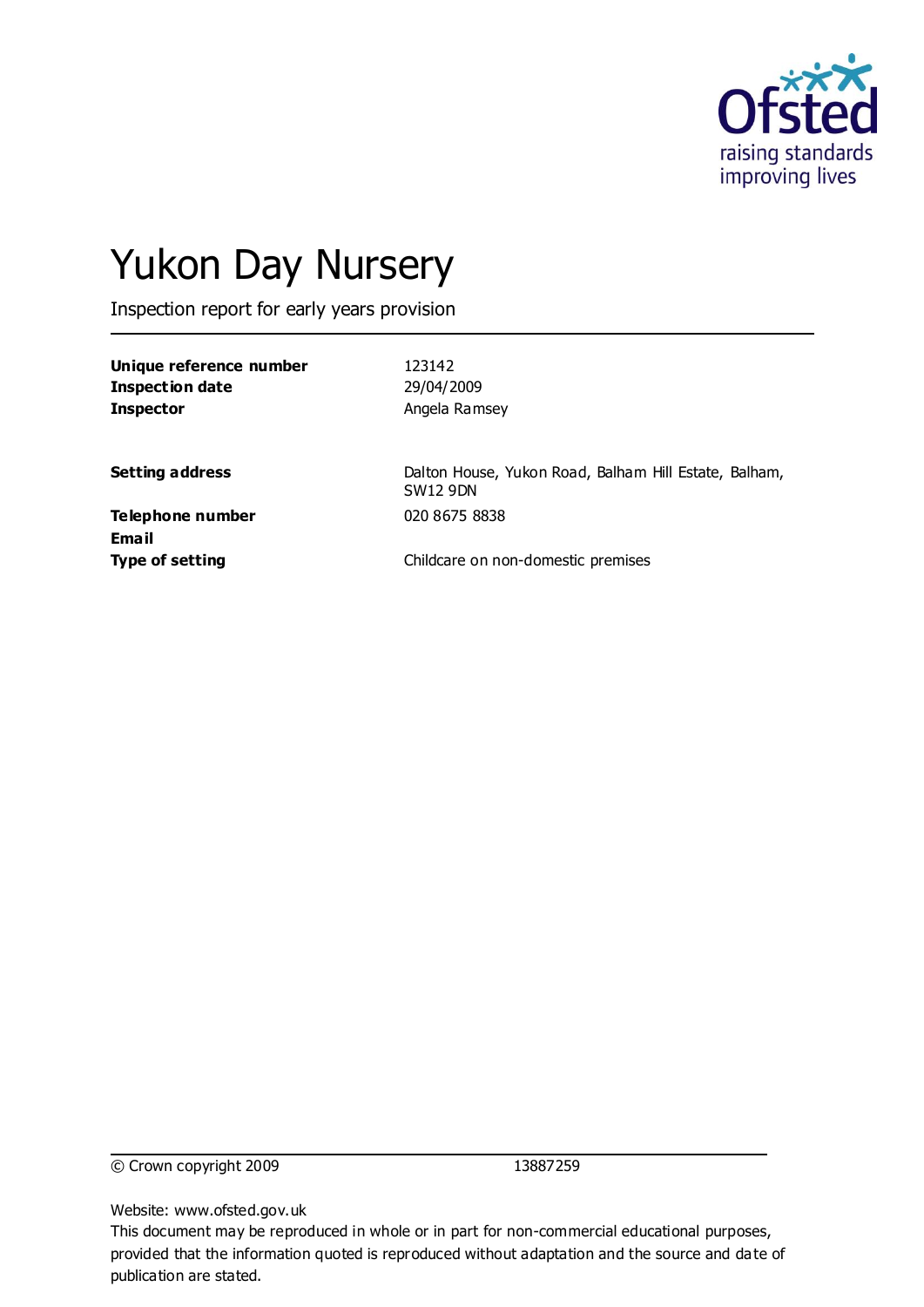# **Introduction**

This inspection was carried out by Ofsted under Sections 49 and 50 of the Childcare Act 2006 on the quality and standards of the registered early years provision. 'Early years provision' refers to provision regulated by Ofsted for children from birth to 31 August following their fifth birthday (the early years age group). The registered person must ensure that this provision complies with the statutory framework for children's learning, development and welfare, known as the *Early* Years Foundation Stage.

The provider must provide a copy of this report to all parents with children at the setting where reasonably practicable. The provider must provide a copy of the report to any other person who asks for one, but may charge a fee for this service (The Childcare (Inspection) Regulations 2008 regulations 9 and 10).

The setting also makes provision for children older than the early years age group which is registered on the voluntary and/or compulsory part(s) of the Childcare Register. This report does not include an evaluation of that provision, but a comment about compliance with the requirements of the Childcare Register is included in Annex B.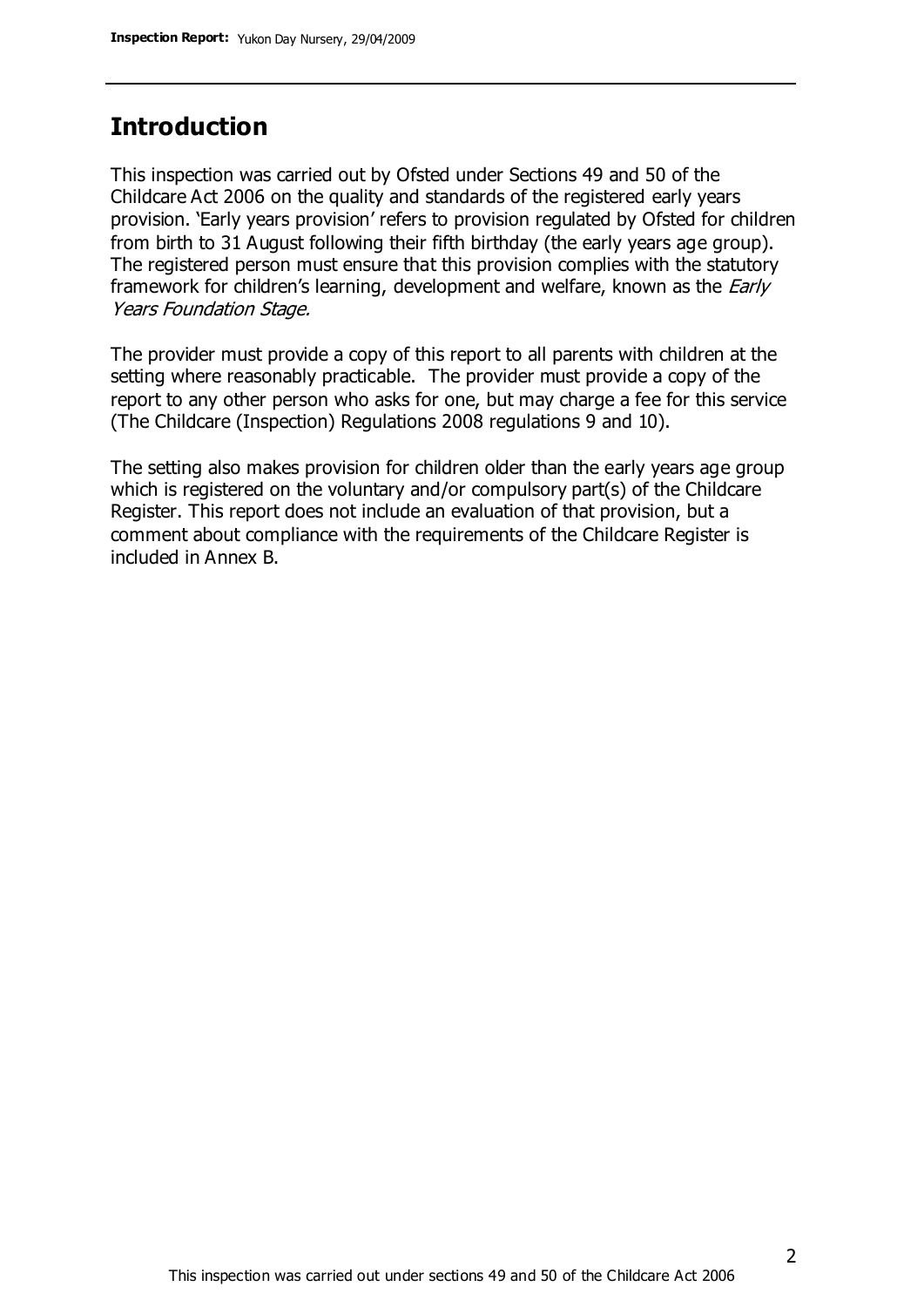# **Description of the setting**

Yukon Day Nursery has been registered since January 1993 and operates from a large hall with additional rooms, beneath a block of flats on the Balham Hill estate in the London borough of Wandsworth. Children have access to a secure outside play area, which is situated very near to the premises.

The nursery is registered to care for 26 children aged two years to under five years. The nursery operates each weekday from 08:30 until 18:00 and is open 50 weeks of the year.

There are currently 15 children on roll. The nursery supports children with learning difficulties and/or disabilities and children who speak English as an additional language.

A total of five staff are employed to work with the children and all of hold an early years qualification. The setting receives support from the Early Years Development and Childcare Partnership.

The nursery is on the Early Years Register and on the voluntary and compulsory parts of the Childcare Register.

# **Overall effectiveness of the early years provision**

Overall the quality of the provision is good. The staff team provide a varied range of activities and resources which support children's learning and development. Children's achievements are observed, monitored and assessed, and the next steps in their learning planned. A system is in place to evaluate the provision which involves the views of parents and staff which is effective in identifying strengths and areas for improvement. All the recommendations set at the last inspection have been complied with.

# **What steps need to be taken to improve provision further?**

To further improve the early years provision the registered person should:

- ensure details of all risk assessments including those for outings and the outdoor play area are recorded
- ensure an adequate supply of changing aprons are provided to promote good hygiene practice

# **The leadership and management of the early years provision**

The staff team communicate, are enthusiastic and work well together. Effective recruitment and vetting procedures ensure that all staff who work with children are suitable to do so. Staff and resources are well deployed which ensures the correct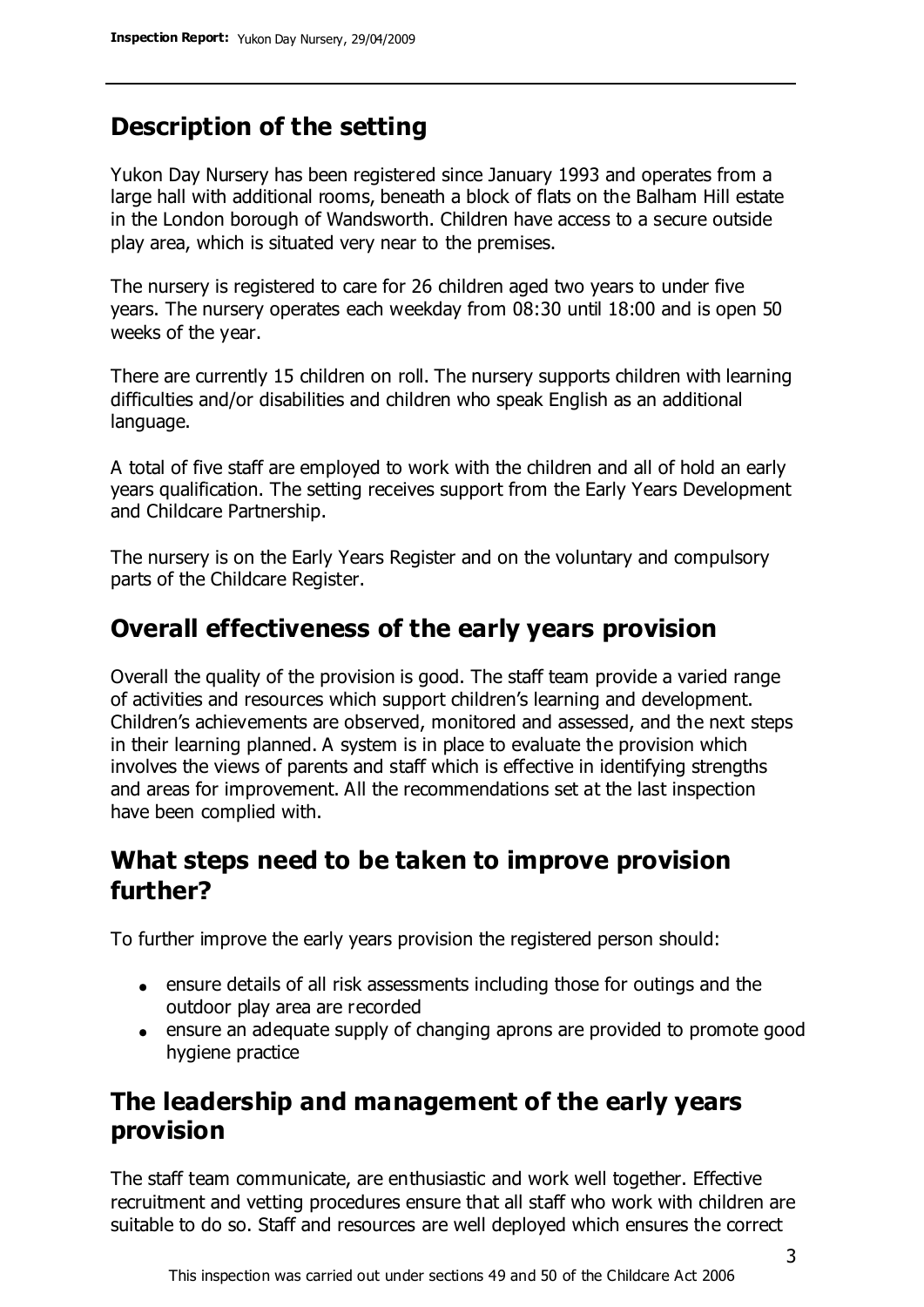ratios are maintained.

Policies and procedures have been devised which the staff team use as a working tool. Children and staff practise the emergency evacuation procedures on a regular basis. This enables children to become familiar with the routine in the event of an emergency. Visitors are always requested to sign in and out of the nursery. Risk assessments within the setting are conducted. However, a record is not kept for risk assessments pertaining to outings and for the outdoor play area.

Parents/carers are fully involved in their children's learning. Staff talk to parents on a daily basis and provide written information of their children's care needs. As well as these parents evenings are arranged. Parents are also provided with reports which detail their children's achievements.

During this inspection some parents approached the Inspector to voice their opinions of the nursery. Parents commented on the dedication and commitment of the staff team. Parents are also full of praise for the nourishing meals that are prepared by the nursery cook. They were also pleased with the information they received regarding their child's development. As well as the activities provided within the nursery, parents praised the experiences children receive on outings to places, such as fruit picking at Hewitts farm, visits to city farms, zoos and local libraries.

Inclusive practice is promoted ensuring that all children have their welfare needs met and achieve well. Links with parents/carers and specialist workers within the local borough ensures children receive any additional support required.

# **The quality and standards of the early years provision**

Children are happy and are making good progress, this is because staff plan and evaluate enjoyable activities, which both supports and challenges children's development. Each child is assigned to a key person whose responsibility it is to ensure observations are completed and that these observations are used to plan for children's next steps in learning.

Most staff have attended Early Years Foundation Stage (EYFS) training. The manger is also in the process of organising further EYFS training for the staff team as a whole.

The outdoor play area is effectively used. Children are able to practise their spatial awareness skills as they ride scooters, ride wheeled toys and play with balls. Children are happy and are making good progress in their personal, social and emotional development. This is due to the fact that children are well supported and staff have high expectations of behaviour. For example, children are expected to take turns, share and respect the rules, such as no running inside the nursery premises. Children also assist staff with tidying away the toys.

Nutritious meals and snacks are prepared on the premises by the cook who caters for children's specific dietary requirements. Children help the staff to set the table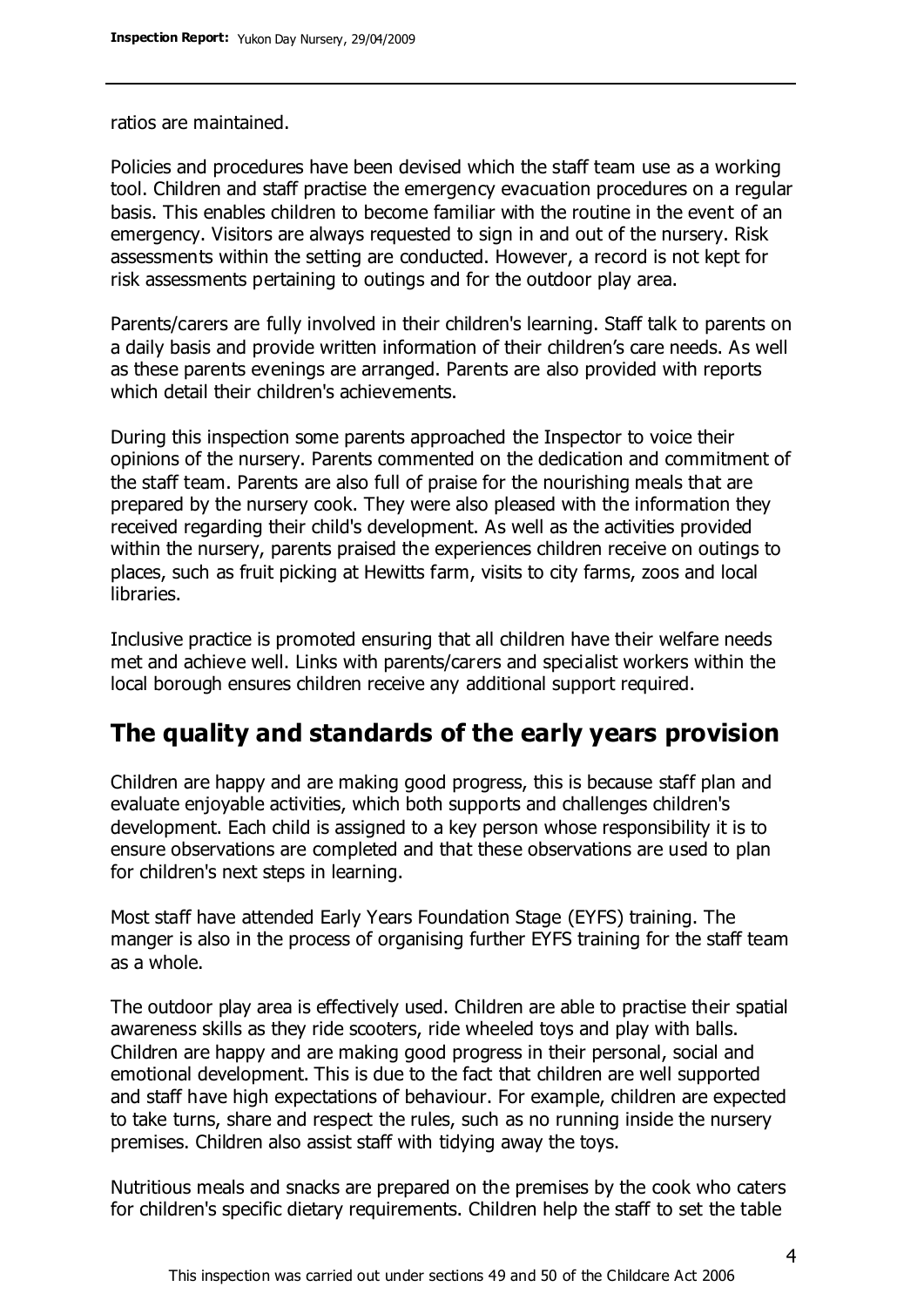for meal times calculating how many places are required. At meal times children's independence is encouraged as the children serve themselves. Children's self-care skills are being developed as the children wash their hands and clean their teeth. However, not all staff consistently use one apron per child when changing nappies. This could compromise children's health.

Opportunities for children to write and mark make are also provided. For example, the pre-school children are able to write their names. Labelled resources encourage children's recognition of letters and understanding of the written word. Older children are able to recognise the letters of the alphabet and recite these phonetically. Children are also able to make three letter words out of letters, such as Bb, Aa, Ss, Tt and Pp.

Children are able to practise problem solving, reasoning and numeracy skills. For example, younger children are able to complete puzzles. Some older children are beginning to understand the concept of simple addition and subtraction. Whilst rolling, cutting and kneading play dough a member of staff asks the children questions, such as ' What do you think will happen if …' Questions like these make children think and predict what will happen next.

Children enjoy playing in the well resourced role play area. Here children can bath their 'babies', dress, feed and then take them shopping. Children participate in French lessons. They are able to say mouth, eyes, nose and feet in French and also recall colours for example orange, black and yellow. Children listen intently as they are told a story about a hen, cockerel and their chicks in French.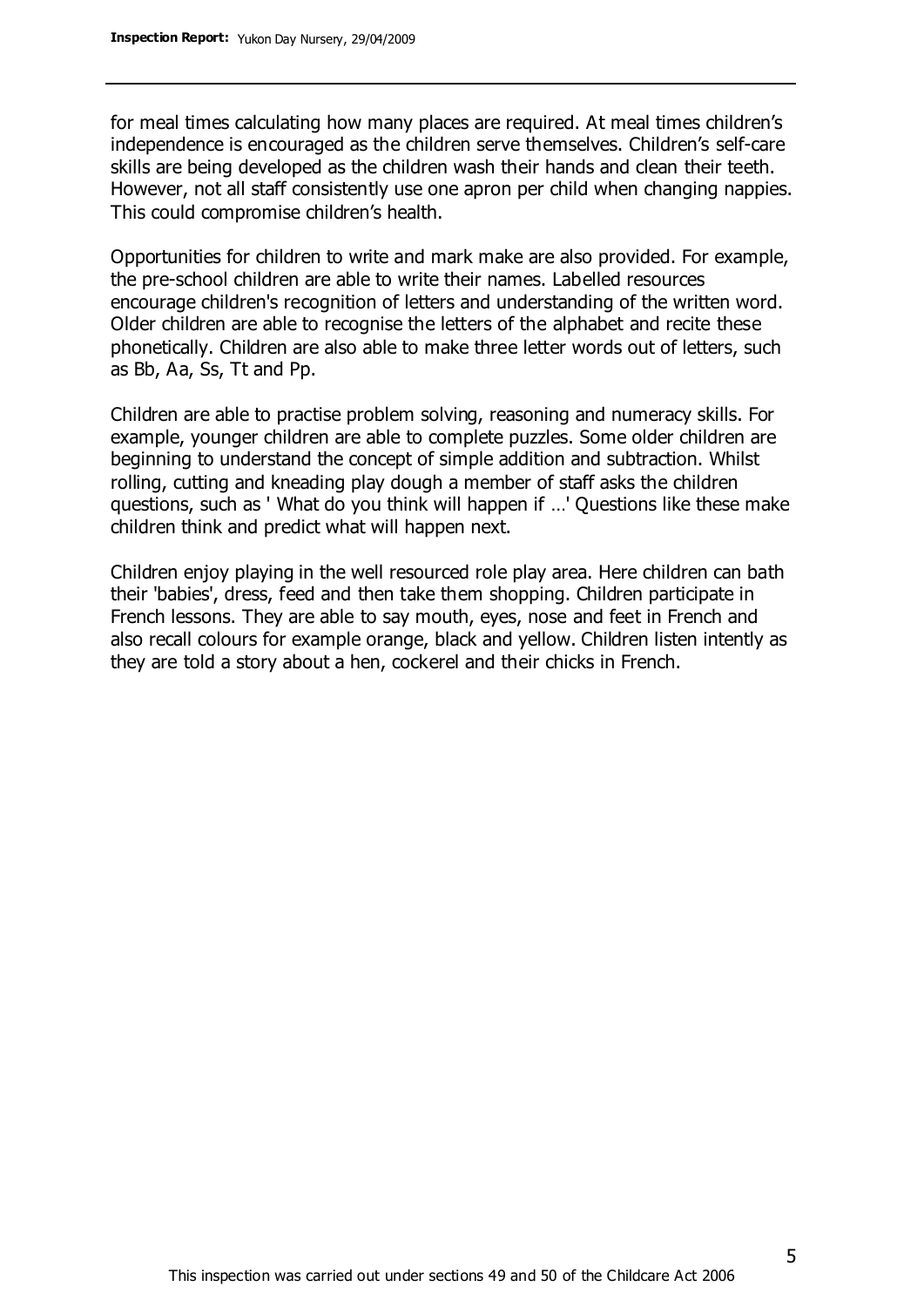# **Annex A: record of inspection judgements**

#### **The key inspection judgements and what they mean**

Grade 1 is Outstanding: this aspect of the provision is of exceptionally high quality Grade 2 is Good: this aspect of the provision is strong Grade 3 is Satisfactory: this aspect of the provision is sound Grade 4 is Inadequate: this aspect of the provision is not good enough

#### **Overall effectiveness**

| How effective is the provision in meeting the needs<br>of children in the Early Years Foundation Stage? |  |
|---------------------------------------------------------------------------------------------------------|--|
| How well does the provision promote inclusive practice?                                                 |  |
| The capacity of the provision to maintain continuous                                                    |  |
| improvement.                                                                                            |  |

### **Leadership and management**

| How effectively is provision in the Early Years               |  |
|---------------------------------------------------------------|--|
| <b>Foundation Stage led and managed?</b>                      |  |
| How effective is the setting's self-evaluation, including the |  |
| steps taken to promote improvement?                           |  |
| How well does the setting work in partnership with parents    |  |
| and others?                                                   |  |
| How well are children safequarded?                            |  |

## **Quality and standards**

| How effectively are children in the Early Years<br><b>Foundation Stage helped to learn and develop?</b> |   |
|---------------------------------------------------------------------------------------------------------|---|
| How effectively is the welfare of children in the Early                                                 | ר |
| <b>Years Foundation Stage promoted?</b>                                                                 |   |
| How well are children helped to stay safe?                                                              |   |
| How well are children helped to be healthy?                                                             |   |
| How well are children helped to enjoy and achieve?                                                      |   |
| How well are children helped to make a positive                                                         | フ |
| contribution?                                                                                           |   |
| How well are children helped develop skills that will                                                   |   |
| contribute to their future economic well-being?                                                         |   |

Any complaints about the inspection or report should be made following the procedures set out in the guidance available from Ofsted's website: www.ofsted.gov.uk